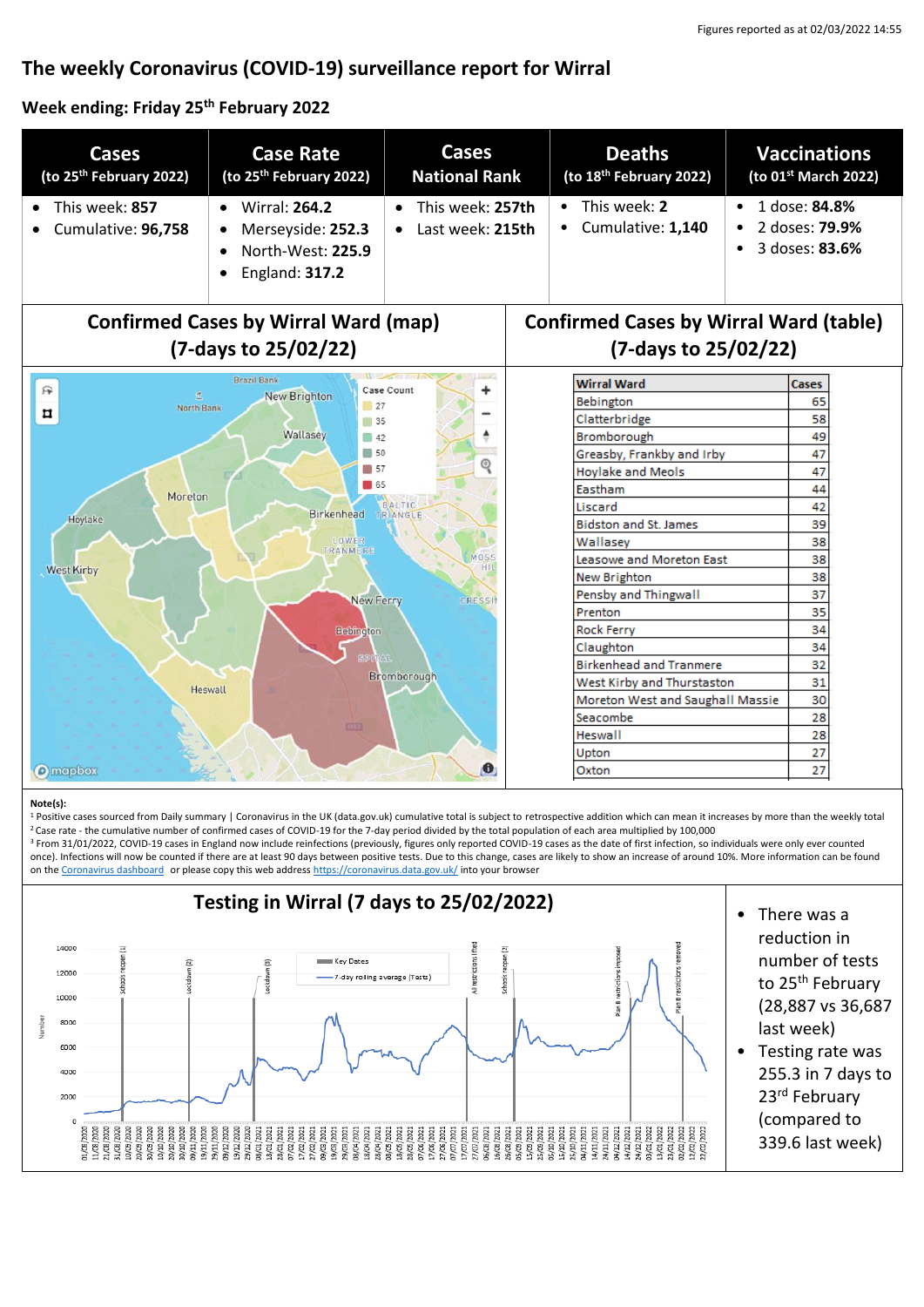## **The weekly Coronavirus (COVID-19) surveillance report for Wirral**

#### **Week ending: Friday 25th February 2022**



19 cases in England now include reinfections (previously, figures only reported COVID-19 cases as the date of first infection, so individuals were only ever counted once) this has increased the number of deaths. Some records do not currently have full age and/or gender details and are therefore not included in the above chart; therefore, figures will not sum to headline totals. Cases are subject to retrospective review and may be reallocated to other Local Authorities.